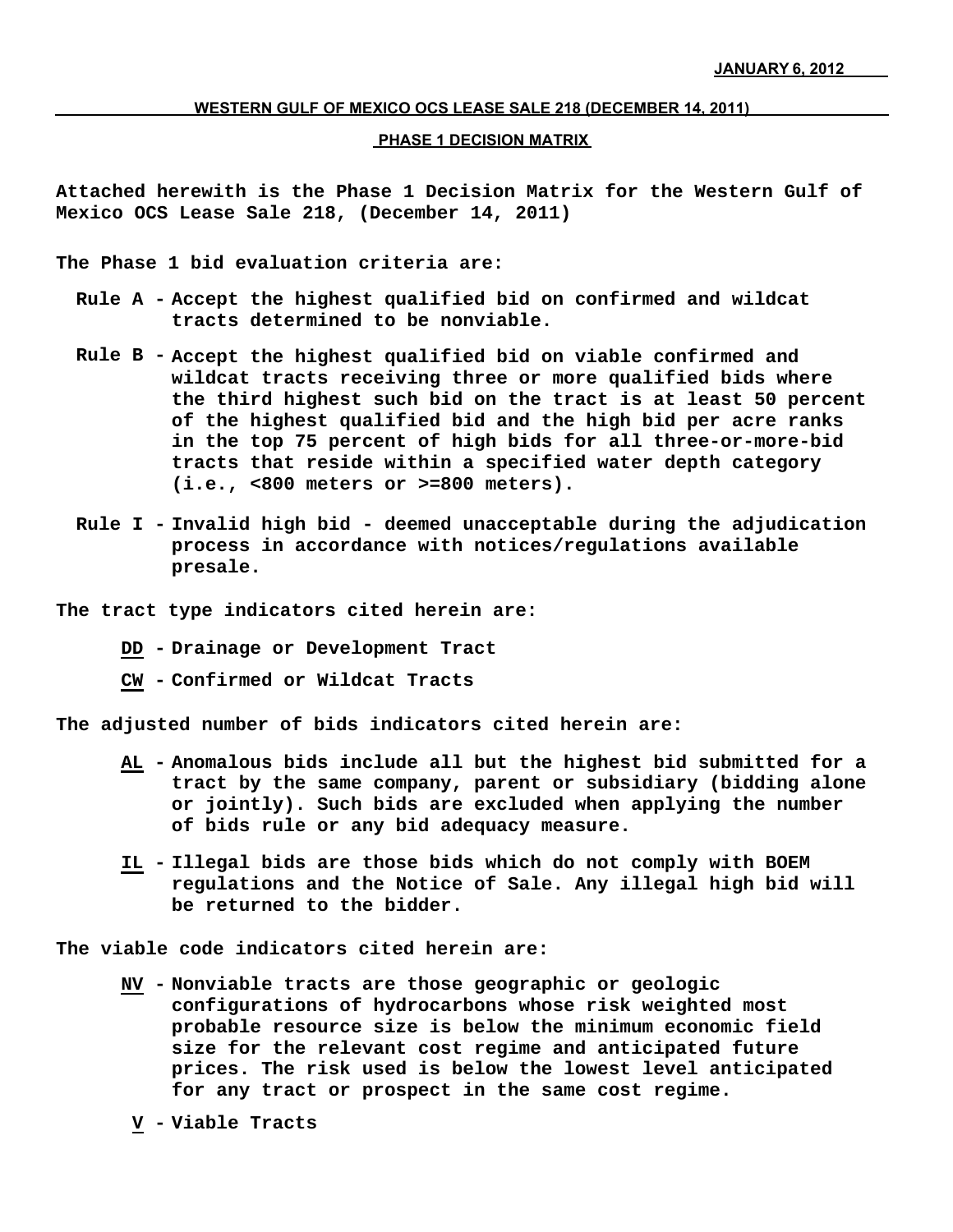# **Sale Identifier: WESTERN GULF OF MEXICO**

**Region Name: Gulf of Mexico OCS Region Sort Option: Lease Number**

### **Page 1 of 7**

| <b>OCS</b><br><b>NUMBER</b> | <b>AREA</b><br>CODE | <b>BLOCK</b><br><b>NUMBER</b> | \$ HIGH<br><b>BID</b> | <b>VIABLE</b><br><b>CODES</b> | <b>TRACT</b><br><b>TYPE</b> | <b>ADJUSTED</b><br>NUMBER OF |                 | MANAGER'S DECISION  |
|-----------------------------|---------------------|-------------------------------|-----------------------|-------------------------------|-----------------------------|------------------------------|-----------------|---------------------|
| (1)                         | (2)                 | (3)                           | (4)                   | (5)                           | (6)                         | <b>BIDS</b><br>(7)           | Phase 1<br>Rule | REFER TO<br>PHASE 2 |
| G34022                      | MI                  | 652                           | \$501,105.00          | NV                            | CW                          | 2                            | Rule A          |                     |
| G34023                      | BA                  | 543                           | \$207,777.00          | v                             | CW                          | 1                            |                 | x                   |
| G34024                      | GA                  | 253                           | \$151,000.00          | v                             | <b>CW</b>                   | 1                            |                 | x                   |
| G34025                      | HI                  | 117                           | \$2,300,000.00        | v                             | <b>CW</b>                   | 1                            |                 | x                   |
| G34026                      | HI                  | 155                           | \$775,000.00          | v                             | CW                          | 1                            |                 | x                   |
| G34027                      | HI                  | 175                           | \$153,977.00          | v                             | <b>CW</b>                   | 1                            |                 | x                   |
| G34028                      | HI                  | 178                           | \$149,000.00          | v                             | CW                          | 1                            |                 | x                   |
| G34029                      | HI                  | 8<br>A                        | \$149,000.00          | v                             | <b>CW</b>                   | 1                            |                 | x                   |
| G34030                      | HI                  | 118                           | \$1,900,000.00        | v                             | CW                          | 1                            |                 | x                   |
| G34031                      | H1                  | A 572                         | \$409,000.00          | NV                            | CW                          | 1                            | Rule A          |                     |
| G34032                      | HI                  | A 588                         | \$311,500.00          | v                             | CW                          | 2                            |                 | x                   |
| G34033                      | WC                  | 522                           | \$628,000.00          | NV                            | CW                          | 1                            | Rule A          |                     |
| G34034                      | EВ                  | 128                           | \$15,051.00           | v                             | CW                          | 1                            |                 | x                   |
| G34035                      | EB                  | 172                           | \$1,177,771.00        | v                             | CW                          | 1                            |                 | x                   |
| G34036                      | EB                  | 284                           | \$690,000.00          | v                             | $CM$                        | 1                            |                 | x                   |
| G34037                      | EB                  | 285                           | \$650,000.00          | v                             | CW                          | 1                            |                 | x                   |
| G34038                      | EB                  | 324                           | \$580,000.00          | v                             | <b>CW</b>                   | 1                            |                 | x                   |
| G34039                      | EB                  | 325                           | \$720,000.00          | v                             | $CM$                        | 1                            |                 | x                   |
| G34040                      | EB                  | 328                           | \$580,000.00          | v                             | $CM$                        | 1                            |                 | x                   |
| G34041                      | EB                  | 329                           | \$580,000.00          | v                             | $CM$                        | 1                            |                 | $\mathbf x$         |
| G34042                      | EB                  | 372                           | \$808,330.00          | v                             | CW                          | 1                            |                 | $\mathbf x$         |
| G34043                      | EB                  | 373                           | \$808,330.00          | v                             | ${\sf CW}$                  | 1                            |                 | $\mathbf x$         |
| G34044                      | EB                  | 417                           | \$808,330.00          | v                             | ${\sf CW}$                  | 1                            |                 | $\mathbf x$         |
| G34045                      | EB                  | 418                           | \$608,330.00          | v                             | ${\sf CW}$                  | 1                            |                 | x                   |
| G34046                      | EB                  | 494                           | \$608,330.00          | v                             | ${\sf CW}$                  | 1                            |                 | $\mathbf x$         |
| G34047                      | ${\bf EB}$          | 497                           | \$680,535.00          | v                             | CW                          | 2                            |                 | $\mathbf x$         |
| G34048                      | EB                  | 501                           | \$608,330.00          | $\mathbf{V}$                  | ${\rm\bf CW}$               | 1                            |                 | x                   |
| G34049                      | EB                  | 502                           | \$680,535.00          | v                             | CW                          | 2                            |                 | x                   |
| G34050                      | ${\bf EB}$          | 503                           | \$680,535.00          | v                             | $\mathsf{CW}$               | 2                            |                 | $\mathbf x$         |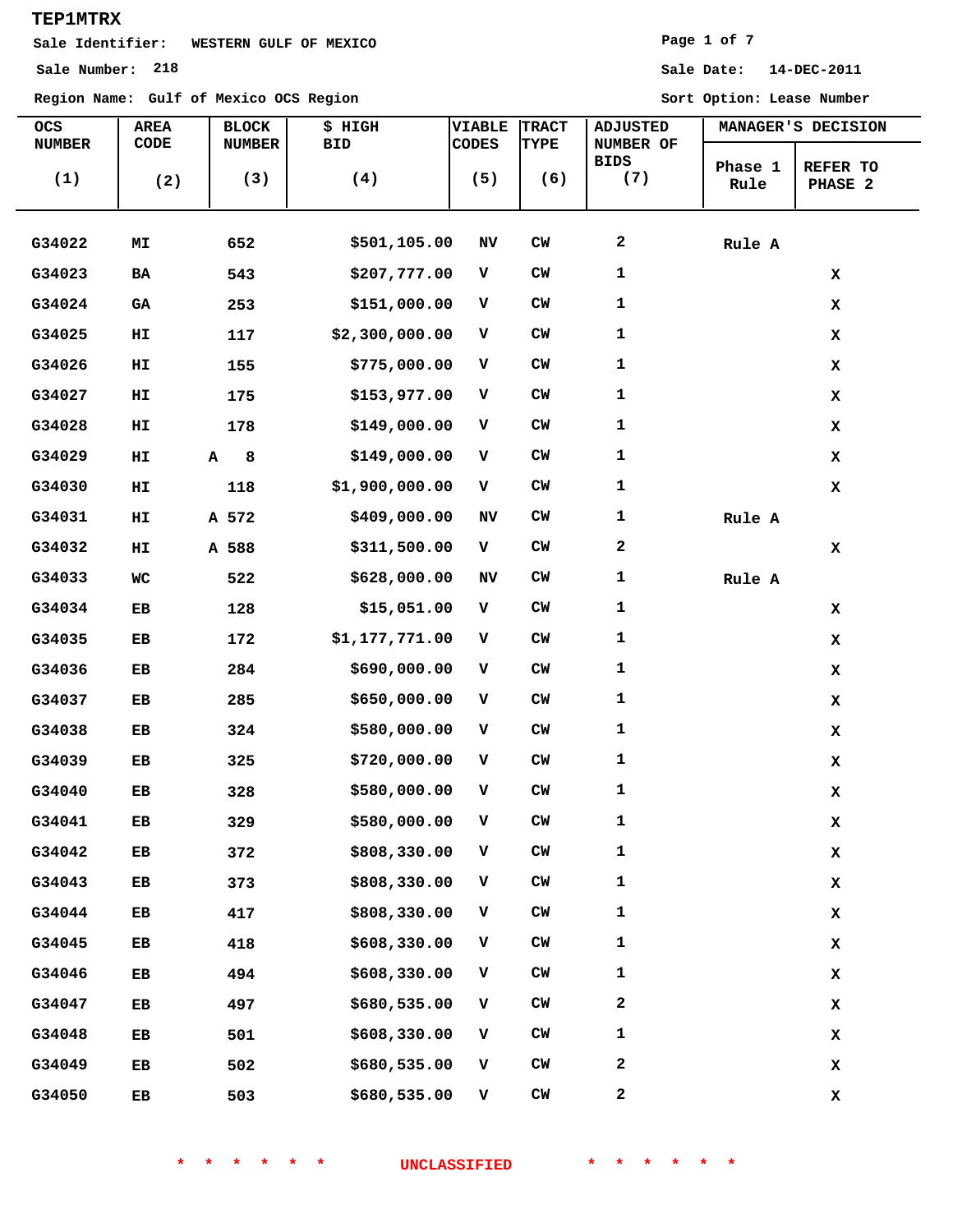## **Sale Identifier: WESTERN GULF OF MEXICO**

**Region Name: Gulf of Mexico OCS Region Sort Option: Lease Number**

### **Page 2 of 7**

**Sale Number: 218 Sale Date: 14-DEC-2011**

| OCS<br><b>NUMBER</b> | <b>AREA</b><br>CODE | <b>BLOCK</b><br><b>NUMBER</b> | \$ HIGH<br><b>BID</b> | VIABLE<br>CODES | <b>TRACT</b><br>TYPE | <b>ADJUSTED</b><br>NUMBER OF |                 | MANAGER'S DECISION  |
|----------------------|---------------------|-------------------------------|-----------------------|-----------------|----------------------|------------------------------|-----------------|---------------------|
| (1)                  | (2)                 | (3)                           | (4)                   | (5)             | (6)                  | <b>BIDS</b><br>(7)           | Phase 1<br>Rule | REFER TO<br>PHASE 2 |
| G34051               | EB                  | 504                           | \$608,330.00          | NV              | $CM$                 | 1                            | Rule A          |                     |
| G34052               | EB                  | 508                           | \$608,330.00          | v               | ${\sf CW}$           | 1                            |                 | x                   |
| G34053               | EB                  | 537                           | \$808,330.00          | v               | CW                   | 1                            |                 | $\mathbf x$         |
| G34054               | EB                  | 538                           | \$608,330.00          | v               | CW                   | 1                            |                 | x                   |
| G34055               | EB                  | 541                           | \$680,535.00          | v               | CW                   | 2                            |                 | $\mathbf x$         |
| G34056               | EB                  | 542                           | \$680,535.00          | v               | CW                   | 2                            |                 | x                   |
| G34057               | EB                  | 543                           | \$680,535.00          | v               | CW                   | 2                            |                 | x                   |
| G34058               | EB                  | 544                           | \$808,330.00          | v               | ${\sf CW}$           | з                            |                 | x                   |
| G34059               | EB                  | 545                           | \$1,135,535.00        | v               | CW                   | 3                            |                 | x                   |
| G34060               | EB                  | 546                           | \$1,535,535.00        | v               | CW                   | з                            |                 | x                   |
| G34061               | EB                  | 547                           | \$808,330.00          | v               | CW                   | 2                            |                 | x                   |
| G34062               | EB                  | 548                           | \$608,330.00          | NV              | CW                   | 1                            | Rule A          |                     |
| G34063               | EB                  | 549                           | \$608,330.00          | NV              | CW                   | $\mathbf 1$                  | Rule A          |                     |
| G34064               | EB                  | 550                           | \$808,330.00          | NV              | CW                   | 1                            | Rule A          |                     |
| G34065               | EB                  | 552                           | \$825,535.00          | v               | ${\sf CW}$           | 2                            |                 | x                   |
| G34066               | EB                  | 553                           | \$680,535.00          | v               | CW                   | 1                            |                 | x                   |
| G34067               | EB                  | 578                           | \$808,330.00          | v               | CW                   | 1                            |                 | x                   |
| G34068               | EB                  | 579                           | \$808,330.00          | v               | CW                   | 1                            |                 | x                   |
| G34069               | EB                  | 581                           | \$608,330.00          | v               | $CM$                 | 1                            |                 | x                   |
| G34070               | EB                  | 582                           | \$608,330.00          | v               | $CM$                 | 1                            |                 | $\mathbf x$         |
| G34071               | EB                  | 585                           | \$608,330.00          | V               | ${\sf CW}$           | 1                            |                 | $\mathbf x$         |
| G34072               | EB                  | 586                           | \$608,330.00          | NV              | ${\sf CW}$           | 1                            | Rule A          |                     |
| G34073               | EB                  | 592                           | \$1,156,600.00        | v               | $\mathsf{CW}$        | з                            |                 | $\mathbf x$         |
| G34074               | EB                  | 593                           | \$4,375,880.00        | v               | ${\sf CW}$           | 3                            |                 | $\mathbf x$         |
| G34075               | EB                  | 601                           | \$617,286.00          | v               | ${\sf CW}$           | 2                            |                 | x                   |
| G34076               | EB                  | 624                           | \$608,330.00          | v               | ${\sf CW}$           | 1                            |                 | x                   |
| G34077               | EB                  | 625                           | \$608,330.00          | v               | ${\sf CW}$           | 1                            |                 | x                   |
| G34078               | EB                  | 626                           | \$608,330.00          | v               | ${\sf CW}$           | 1                            |                 | $\mathbf x$         |
| G34079               | EB                  | 627                           | \$608,330.00          | V               | ${\rm\bf CW}$        | 1                            |                 | x                   |

**\* \* \* \* \* \* UNCLASSIFIED \* \* \* \* \* \***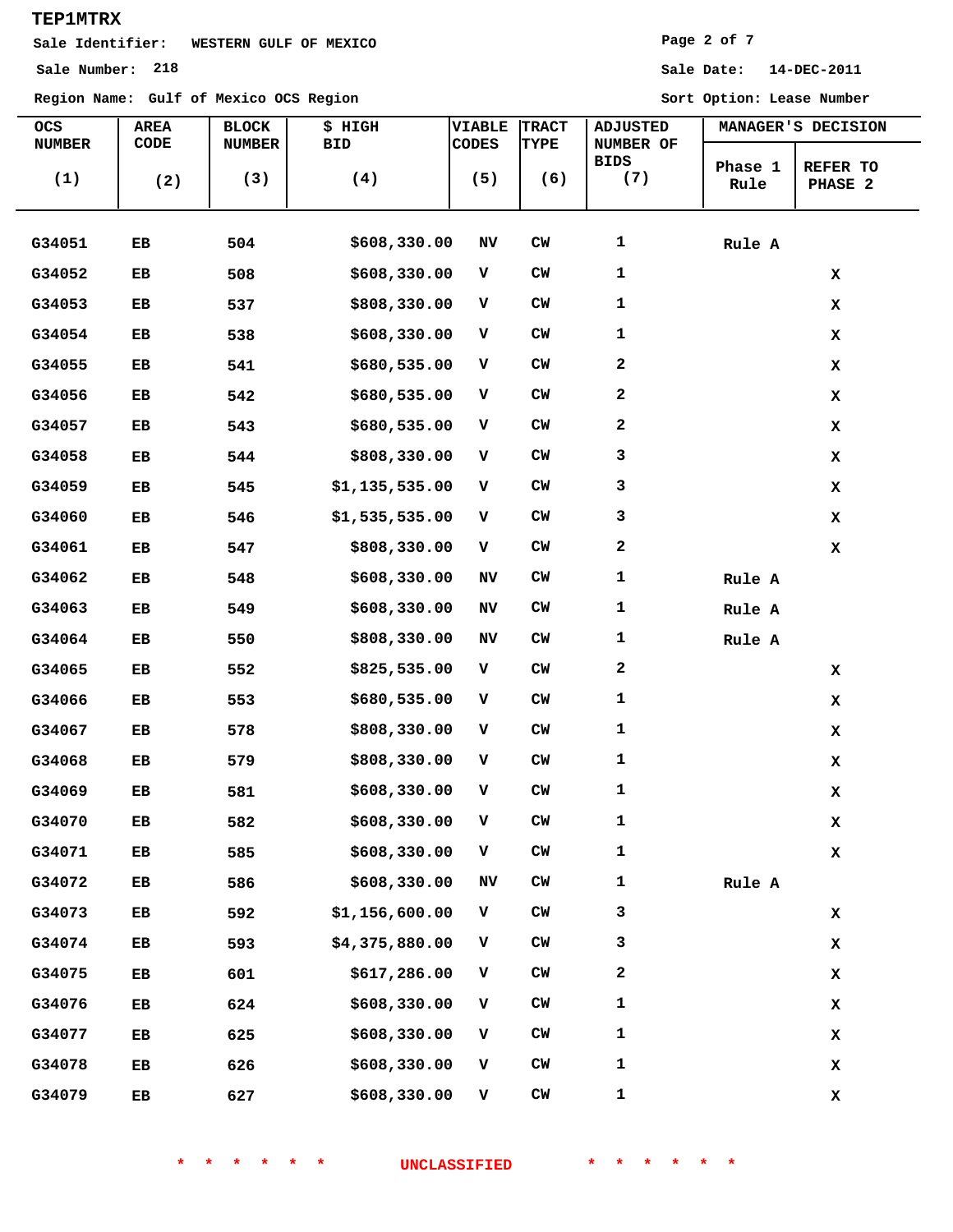# **Sale Identifier: WESTERN GULF OF MEXICO**

**Region Name: Gulf of Mexico OCS Region Sort Option: Lease Number**

#### **Page 3 of 7**

| OCS<br><b>NUMBER</b> | AREA<br>CODE | <b>BLOCK</b><br><b>NUMBER</b> | \$ HIGH<br><b>BID</b> | <b>VIABLE</b><br><b>CODES</b> | <b>TRACT</b><br>TYPE | <b>ADJUSTED</b><br>NUMBER OF |                 | MANAGER'S DECISION  |  |
|----------------------|--------------|-------------------------------|-----------------------|-------------------------------|----------------------|------------------------------|-----------------|---------------------|--|
| (1)                  | (2)          | (3)                           | (4)                   | (5)                           | (6)                  | BIDS<br>(7)                  | Phase 1<br>Rule | REFER TO<br>PHASE 2 |  |
| G34080               | EB           | 632                           | \$680,535.00          | v                             | $cm$                 | $\mathbf 1$                  |                 | $\mathbf x$         |  |
| G34081               | EB           | 636                           | \$2,550,650.00        | v                             | CW                   | 3                            |                 | $\mathbf x$         |  |
| G34082               | EB           | 637                           | \$8,294,880.00        | v                             | <b>CW</b>            | 3                            |                 | x                   |  |
| G34083               | EB           | 640                           | \$4,576,535.00        | $\mathbf v$                   | <b>CW</b>            | 2                            |                 | $\mathbf x$         |  |
| G34084               | EB           | 644                           | \$1,167,286.00        | $\mathbf v$                   | <b>CW</b>            | 3                            | Rule B          |                     |  |
| G34085               | ЕB           | 670                           | \$608,330.00          | v                             | <b>CW</b>            | $\mathbf{1}$                 |                 | x                   |  |
| G34086               | EB           | 671                           | \$608,330.00          | v                             | CW                   | $\mathbf 1$                  |                 | $\mathbf x$         |  |
| G34087               | EB           | 672                           | \$608,330.00          | v                             | <b>CW</b>            | $\mathbf{1}$                 |                 | $\mathbf x$         |  |
| G34088               | EB           | 673                           | \$608,330.00          | v                             | <b>CW</b>            | $\mathbf{1}$                 |                 | x                   |  |
| G34089               | EB           | 675                           | \$680,535.00          | v                             | <b>CW</b>            | $\mathbf{1}$                 |                 | $\mathbf x$         |  |
| G34090               | EB           | 683                           | \$825,535.00          | v                             | <b>CW</b>            | 2                            |                 | $\mathbf x$         |  |
| G34091               | EB           | 684                           | \$1,576,535.00        | v                             | <b>CW</b>            | 2                            |                 | x                   |  |
| G34092               | EB           | 686                           | \$825,535.00          | v                             | <b>CW</b>            | 2                            |                 | x                   |  |
| G34093               | EB           | 688                           | \$608,330.00          | v                             | $cm$                 | 1                            |                 | x                   |  |
| G34094               | EВ           | 716                           | \$608,330.00          | $\mathbf{V}$                  | $CM$                 | $\mathbf 1$                  |                 | x                   |  |
| G34095               | EB           | 717                           | \$608,330.00          | $\mathbf v$                   | $cm$                 | $\mathbf{1}$                 |                 | x                   |  |
| G34096               | EВ           | 722                           | \$7,750,535.00        | $\mathbf v$                   | <b>CW</b>            | 1                            |                 | x                   |  |
| G34097               | EB           | 725                           | \$3,167,286.00        | v                             | $cm$                 | 2                            |                 | $\mathbf x$         |  |
| G34098               | EB           | 727                           | \$1,156,600.00        | v                             | $CM$                 | 2                            |                 | x                   |  |
| G34099               | EB           | 728                           | \$1,156,600.00        | $\mathbf{V}$                  | ${\rm\bf CW}$        | $\mathbf 1$                  |                 | $\mathbf x$         |  |
| G34100               | EB           | 736                           | \$626,000.00          | $\ensuremath{\text{NV}}$      | ${\rm\bf CW}$        | $\mathbf 1$                  | Rule A          |                     |  |
| G34101               | EB           | 765                           | \$825,535.00          | v                             | ${\rm\bf CW}$        | 1                            |                 | x                   |  |
| G34102               | EB           | 811                           | \$825,535.00          | $\mathbf{V}$                  | ${\rm\bf CW}$        | $\mathbf{1}$                 |                 | $\mathbf x$         |  |
| G34103               | EB           | 812                           | \$680,535.00          | $\mathbf{V}$                  | ${\rm\bf CW}$        | $\mathbf{1}$                 |                 | $\mathbf x$         |  |
| G34104               | EB           | 816                           | \$622,222.00          | NV                            | CW                   | 1                            | Rule A          |                     |  |
| G34105               | EB           | 906                           | \$680,535.00          | v                             | ${\sf CW}$           | 2                            |                 | x                   |  |
| G34106               | EB           | 907                           | \$680,535.00          | $\mathbf{V}$                  | ${\rm\bf CW}$        | 2                            |                 | x                   |  |
| G34107               | EB           | 908                           | \$608,330.00          | v                             | ${\rm\bf CW}$        | 1                            |                 | $\mathbf x$         |  |
| G34108               | EB           | 950                           | \$608,330.00          | v                             | ${\rm\bf CW}$        | $\mathbf 1$                  |                 | $\mathbf x$         |  |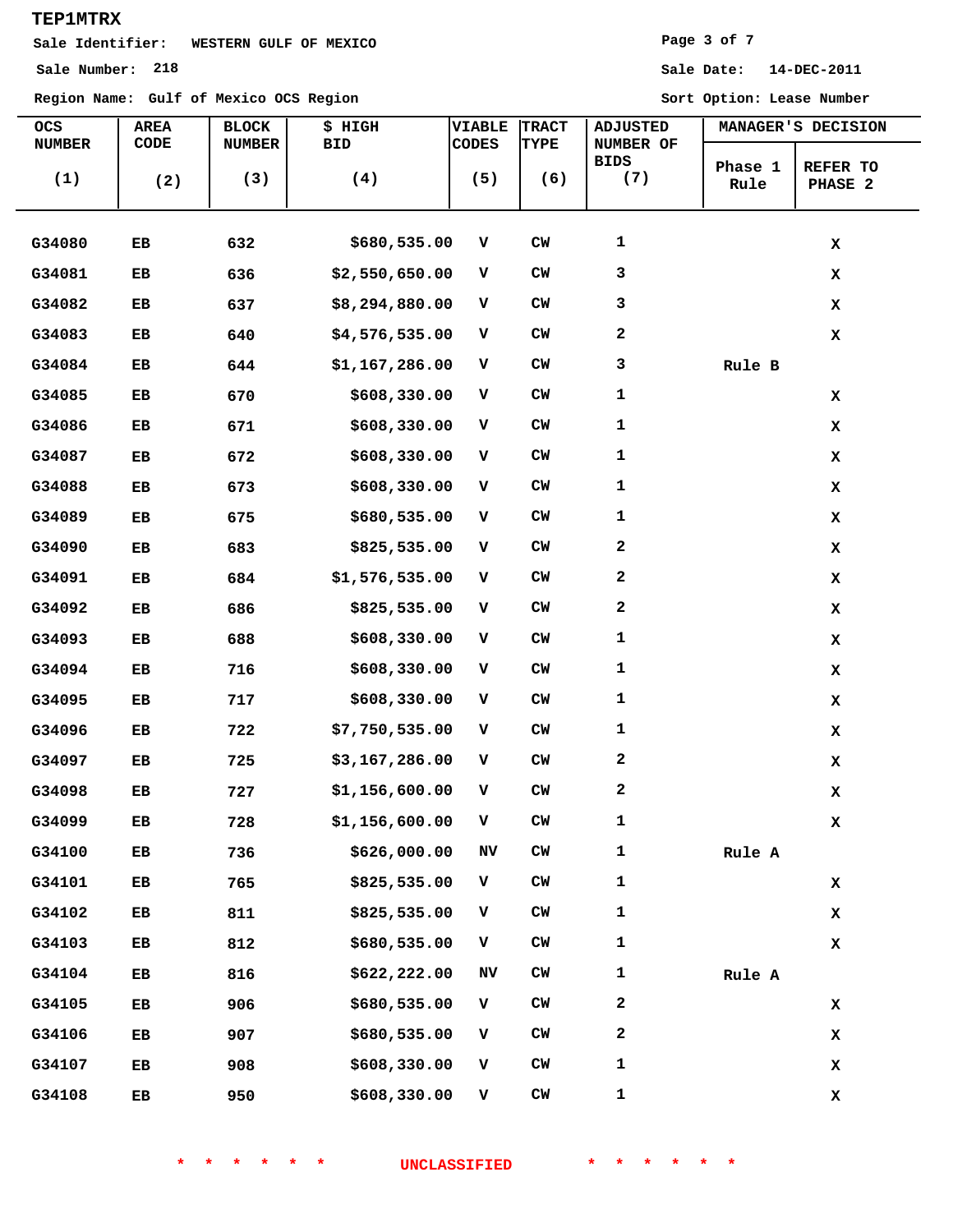## **Sale Identifier: WESTERN GULF OF MEXICO**

**Region Name: Gulf of Mexico OCS Region Sort Option: Lease Number**

### **Page 4 of 7**

**Sale Number: 218 Sale Date: 14-DEC-2011**

| <b>OCS</b><br><b>NUMBER</b> | AREA<br>CODE | <b>BLOCK</b><br><b>NUMBER</b> | \$ HIGH<br><b>BID</b> | VIABLE<br><b>CODES</b> | <b>TRACT</b><br><b>TYPE</b> | <b>ADJUSTED</b><br>NUMBER OF | MANAGER'S DECISION                     |
|-----------------------------|--------------|-------------------------------|-----------------------|------------------------|-----------------------------|------------------------------|----------------------------------------|
| (1)                         | (2)          | (3)                           | (4)                   | (5)                    | (6)                         | BIDS<br>(7)                  | Phase 1<br>REFER TO<br>Rule<br>PHASE 2 |
| G34109                      | EB           | 951                           | \$680,535.00          | v                      | CW                          | 2                            | $\mathbf x$                            |
| G34110                      | EB           | 952                           | \$608,330.00          | v                      | <b>CW</b>                   | $\mathbf 1$                  | $\mathbf x$                            |
| G34111                      | GВ           | 530                           | \$7,777,816.00        | v                      | <b>CW</b>                   | 1                            | $\mathbf x$                            |
| G34112                      | GВ           | 531                           | \$1,152,816.00        | v                      | <b>CM</b>                   | 1                            | $\mathbf x$                            |
| G34113                      | GВ           | 537                           | \$8,640,816.00        | V                      | <b>CW</b>                   | 2                            | $\mathbf x$                            |
| G34114                      | GВ           | 538                           | \$2,880,816.00        | v                      | <b>CM</b>                   | $\mathbf 1$                  | $\mathbf x$                            |
| G34115                      | GВ           | 581                           | \$1,728,816.00        | v                      | $CM$                        | 2                            | $\mathbf x$                            |
| G34116                      | GВ           | 582                           | \$8,640,816.00        | v                      | <b>CW</b>                   | 2                            | $\mathbf x$                            |
| G34117                      | GВ           | 975                           | \$1,952,619.00        | $\mathbf{V}$           | <b>CM</b>                   | $\mathbf 1$                  | $\mathbf x$                            |
| G34118                      | AC           | 74                            | \$680,535.00          | v                      | <b>CW</b>                   | $\mathbf 1$                  | $\mathbf x$                            |
| G34119                      | AC           | 115                           | \$680,535.00          | v                      | <b>CW</b>                   | 1                            | $\mathbf x$                            |
| G34120                      | ${\tt AC}$   | 116                           | \$680,535.00          | v                      | CM                          | 1                            | $\mathbf x$                            |
| G34121                      | AC           | 117                           | \$680,535.00          | v                      | <b>CW</b>                   | $\mathbf 1$                  | $\mathbf x$                            |
| G34122                      | AC           | 118                           | \$680,535.00          | v                      | $CM$                        | 1                            | $\mathbf x$                            |
| G34123                      | AC           | 119                           | \$680,535.00          | v                      | $CM$                        | 1                            | $\mathbf x$                            |
| G34124                      | AC           | 121                           | \$680,535.00          | v                      | $CM$                        | 1                            | $\mathbf x$                            |
| G34125                      | AC           | 122                           | \$680,535.00          | v                      | <b>CM</b>                   | $\mathbf 1$                  | $\mathbf x$                            |
| G34126                      | AC           | 157                           | \$680,535.00          | v                      | $CM$                        | 1                            | $\mathbf x$                            |
| G34127                      | AC           | 158                           | \$680,535.00          | v                      | $CM$                        | 1                            | $\mathbf x$                            |
| G34128                      | ${\bf AC}$   | 160                           | \$808,330.00          | $\mathbf{V}$           | $CM$                        | $\mathbf 1$                  | $\mathbf x$                            |
| G34129                      | ${\bf AC}$   | 161                           | \$808,330.00          | $\mathbf{V}$           | $CM$                        | $\mathbf 1$                  | $\mathbf x$                            |
| G34130                      | ${\tt AC}$   | 187                           | \$808,330.00          | v                      | $CM$                        | $\mathbf 1$                  | $\mathbf x$                            |
| G34131                      | ${\tt AC}$   | 188                           | \$808,330.00          | NV                     | CM                          | $\mathbf 1$                  | Rule A                                 |
| G34132                      | ${\bf AC}$   | 189                           | \$808,330.00          | $\mathbf{V}$           | $CM$                        | $\mathbf 1$                  | $\mathbf x$                            |
| G34133                      | ${\bf AC}$   | 190                           | \$808,330.00          | v                      | CM                          | $\mathbf 1$                  | $\mathbf x$                            |
| G34134                      | ${\bf AC}$   | 191                           | \$808,330.00          | v                      | $CM$                        | $\mathbf 1$                  | $\mathbf x$                            |
| G34135                      | ${\bf AC}$   | 192                           | \$808,330.00          | $\mathbf{V}$           | CM                          | $\mathbf 1$                  | $\mathbf x$                            |
| G34136                      | ${\bf AC}$   | 200                           | \$808,330.00          | $\mathbf{V}$           | $CM$                        | 2                            | $\mathbf x$                            |
| G34137                      | ${\bf AC}$   | 201                           | \$808,330.00          | $\mathbf{V}$           | ${\rm\bf CW}$               | 2                            | $\mathbf x$                            |

**\* \* \* \* \* \* UNCLASSIFIED \* \* \* \* \* \***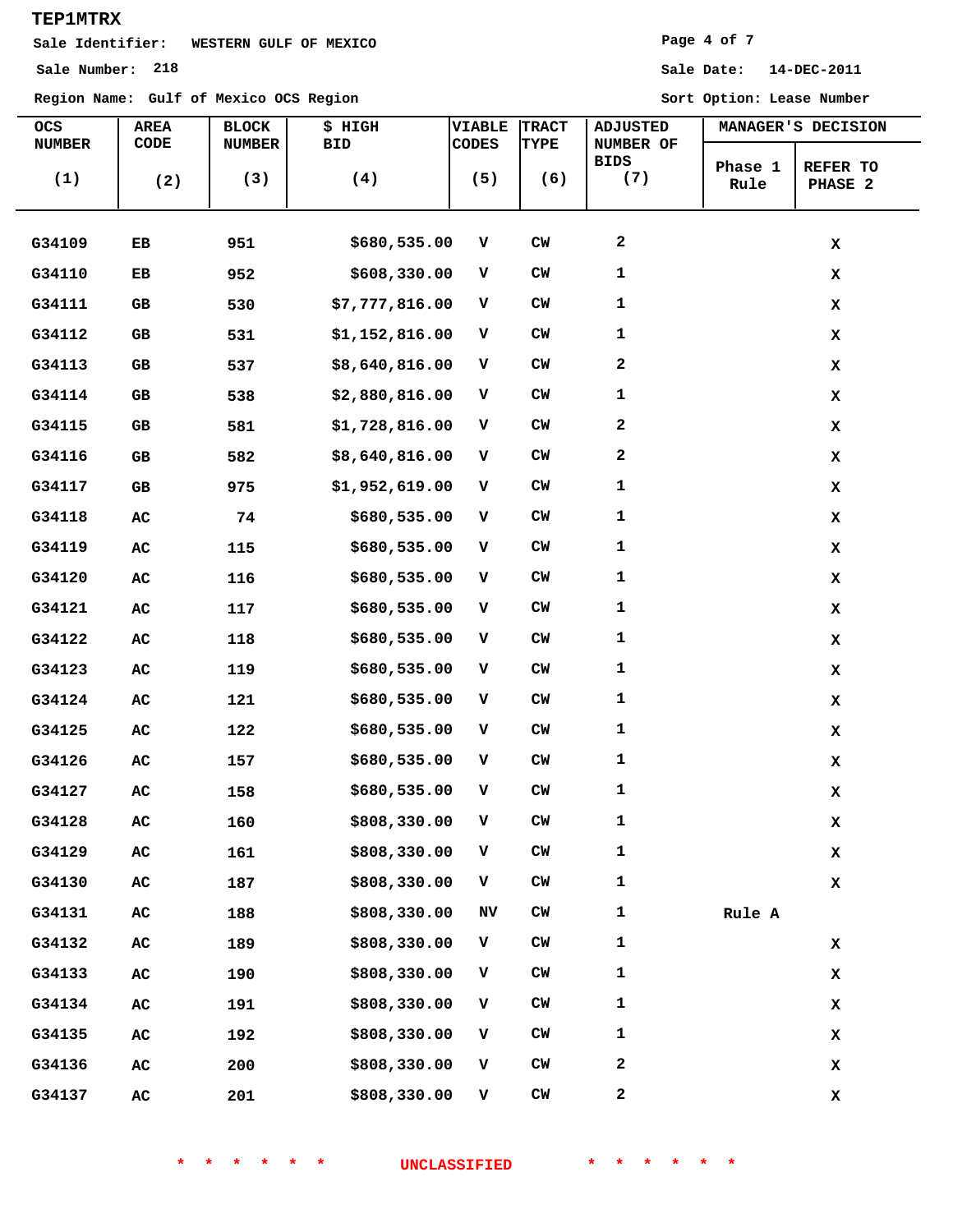## **Sale Identifier: WESTERN GULF OF MEXICO**

**Region Name: Gulf of Mexico OCS Region Sort Option: Lease Number**

### **Page 5 of 7**

| OCS<br><b>NUMBER</b> | AREA<br>CODE | <b>BLOCK</b><br><b>NUMBER</b> | \$ HIGH<br><b>BID</b> | <b>VIABLE</b><br><b>CODES</b> | <b>TRACT</b><br>TYPE | <b>ADJUSTED</b><br>NUMBER OF |                 | MANAGER'S DECISION  |
|----------------------|--------------|-------------------------------|-----------------------|-------------------------------|----------------------|------------------------------|-----------------|---------------------|
| (1)                  | (2)          | (3)                           | (4)                   | (5)                           | (6)                  | BIDS<br>(7)                  | Phase 1<br>Rule | REFER TO<br>PHASE 2 |
| G34138               | ${\tt AC}$   | 202                           | \$808,330.00          | $\mathbf{V}$                  | $cm$                 | 1                            |                 | $\mathbf x$         |
| G34139               | AC           | 203                           | \$808,330.00          | NV                            | CW                   | 1                            | Rule A          |                     |
| G34140               | ${\tt AC}$   | 232                           | \$808,410.00          | v                             | <b>CW</b>            | 1                            |                 | x                   |
| G34141               | ${\tt AC}$   | 233                           | \$808,410.00          | $\mathbf{V}$                  | $cm$                 | 1                            |                 | x                   |
| G34142               | ${\tt AC}$   | 234                           | \$808,410.00          | v                             | <b>CW</b>            | 1                            |                 | x                   |
| G34143               | AC           | 237                           | \$808,330.00          | v                             | <b>CW</b>            | 1                            |                 | x                   |
| G34144               | ${\tt AC}$   | 242                           | \$808,330.00          | $\mathbf{V}$                  | CW                   | 1                            |                 | x                   |
| G34145               | ${\tt AC}$   | 243                           | \$808,330.00          | $\mathbf{V}$                  | <b>CW</b>            | 1                            |                 | x                   |
| G34146               | AC           | 244                           | \$808,330.00          | $\mathbf{V}$                  | <b>CW</b>            | 1                            |                 | x                   |
| G34147               | AC           | 245                           | \$808,330.00          | V                             | $cm$                 | 1                            |                 | x                   |
| G34148               | ${\tt AC}$   | 258                           | \$3,105,535.00        | v                             | <b>CW</b>            | 1                            |                 | x                   |
| G34149               | ${\tt AC}$   | 260                           | \$3,350,535.00        | $\mathbf{V}$                  | <b>CW</b>            | 1                            |                 | x                   |
| G34150               | ${\tt AC}$   | 261                           | \$825,535.00          | v                             | <b>CW</b>            | 1                            |                 | x                   |
| G34151               | AC           | 277                           | \$808,330.00          | v                             | <b>CW</b>            | 1                            |                 | x                   |
| G34152               | ${\tt AC}$   | 278                           | \$808,410.00          | $\mathbf{V}$                  | CW                   | 1                            |                 | x                   |
| G34153               | AC           | 281                           | \$808,330.00          | v                             | <b>CW</b>            | 1                            |                 | $\mathbf x$         |
| G34154               | AC           | 284                           | \$808,330.00          | v                             | <b>CW</b>            | 1                            |                 | x                   |
| G34155               | AC           | 285                           | \$808,330.00          | v                             | <b>CW</b>            | 1                            |                 | x                   |
| G34156               | ${\tt AC}$   | 286                           | \$808,330.00          | v                             | <b>CW</b>            | 1                            |                 | x                   |
| G34157               | ${\bf AC}$   | 287                           | \$808,330.00          | V                             | $cm$                 | 1                            |                 | $\mathbf x$         |
| G34158               | ${\tt AC}$   | 288                           | \$808,330.00          | V                             | CW                   | 1                            |                 | $\mathbf x$         |
| G34159               | ${\tt AC}$   | 323                           | \$808,330.00          | v                             | ${\rm\bf CW}$        | 1                            |                 | x                   |
| G34160               | ${\bf AC}$   | 324                           | \$808,330.00          | v                             | ${\sf CW}$           | 1                            |                 | $\mathbf x$         |
| G34161               | ${\tt AC}$   | 333                           | \$608,779.00          | NV                            | CW                   | 1                            | Rule A          |                     |
| G34162               | ${\tt AC}$   | 367                           | \$808,330.00          | v                             | CW                   | 1                            |                 | x                   |
| G34163               | ${\tt AC}$   | 368                           | \$808,330.00          | $\mathbf V$                   | CW                   | 1                            |                 | x                   |
| G34164               | ${\tt AC}$   | 371                           | \$808,330.00          | NV                            | CW                   | 1                            | Rule A          |                     |
| G34165               | ${\tt AC}$   | 372                           | \$808,330.00          | v                             | CW                   | 1                            |                 | $\mathbf x$         |
| G34166               | ${\tt AC}$   | 393                           | \$765,535.00          | V                             | ${\rm\bf CW}$        | 1                            |                 | X                   |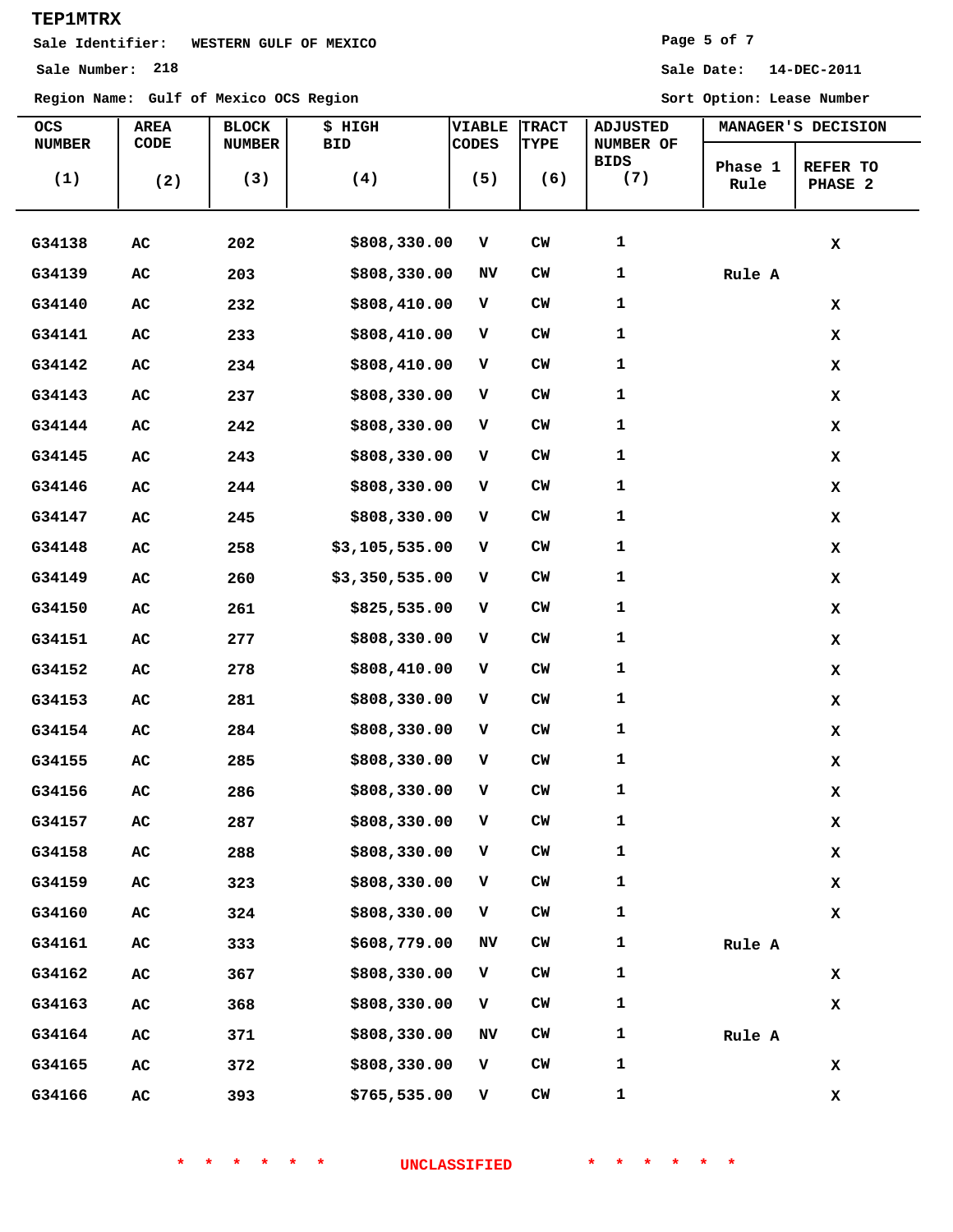## **Sale Identifier: WESTERN GULF OF MEXICO**

**Region Name: Gulf of Mexico OCS Region Sort Option: Lease Number**

### **Page 6 of 7**

**Sale Number: 218 Sale Date: 14-DEC-2011**

| <b>OCS</b>    | <b>AREA</b> | <b>BLOCK</b>   | \$ HIGH          | VIABLE       | <b>TRACT</b>  | <b>ADJUSTED</b> |                 |                     |
|---------------|-------------|----------------|------------------|--------------|---------------|-----------------|-----------------|---------------------|
| <b>NUMBER</b> | CODE        | <b>NUMBER</b>  | <b>BID</b>       | <b>CODES</b> | <b>TYPE</b>   | NUMBER OF       |                 | MANAGER'S DECISION  |
| (1)           | (2)         | (3)            | (4)              | (5)          | (6)           | BIDS<br>(7)     | Phase 1<br>Rule | REFER TO<br>PHASE 2 |
|               |             |                |                  |              |               |                 |                 |                     |
| G34167        | AC          | 412            | \$808,330.00     | v            | $CM$          | $\mathbf 1$     |                 | $\mathbf x$         |
| G34168        | ${\tt AC}$  | 413            | \$808,330.00     | v            | <b>CW</b>     | 1               |                 | $\mathbf x$         |
| G34169        | AC          | 414            | \$808,330.00     | v            | $cm$          | $\mathbf 1$     |                 | $\mathbf x$         |
| G34170        | ${\tt AC}$  | 417            | \$808,330.00     | $\mathbf{V}$ | $CM$          | $\mathbf 1$     |                 | $\mathbf x$         |
| G34171        | AC          | 437            | \$765,535.00     | v            | $CM$          | 1               |                 | $\mathbf x$         |
| G34172        | AC          | 481            | \$1,912,619.00   | v            | $CM$          | $\mathbf 1$     |                 | $\mathbf x$         |
| G34173        | ${\tt AC}$  | 503            | \$808,330.00     | v            | $CM$          | $\mathbf 1$     |                 | $\mathbf x$         |
| G34174        | AC          | 523            | \$692,619.00     | v            | $CM$          | $\mathbf 1$     |                 | $\mathbf x$         |
| G34175        | AC          | 567            | \$692,619.00     | v            | $CM$          | $\mathbf 1$     |                 | X                   |
| G34176        | AC          | 612            | \$4,750,535.00   | v            | CW            | $\mathbf 1$     |                 | $\mathbf x$         |
| G34177        | AC          | 613            | \$4,750,535.00   | v            | CW            | 1               |                 | X                   |
| G34178        | ${\tt AC}$  | 655            | \$765,535.00     | $\mathbf{V}$ | $CM$          | $\mathbf 1$     |                 | $\mathbf x$         |
| G34179        | ${\tt AC}$  | 656            | \$1,675,535.00   | v            | $CM$          | 1               |                 | $\mathbf x$         |
| G34180        | AC          | 657            | \$825,535.00     | v            | <b>CW</b>     | 1               |                 | $\mathbf x$         |
| G34181        | AC          | 698            | \$765,535.00     | $\mathbf{V}$ | $cm$          | 1               |                 | $\mathbf x$         |
| G34182        | AC          | 699            | \$765,535.00     | v            | <b>CW</b>     | 1               |                 | $\mathbf x$         |
| G34183        | AC          | 738            | \$875,000.00     | v            | <b>CW</b>     | $\mathbf{1}$    |                 | X                   |
| G34184        | AC          | 782            | \$885,000.00     | v            | CW            | $\mathbf 1$     |                 | $\mathbf x$         |
| G34185        | AC          | 784            | \$625,000.00     | v            | $CM$          | 1               |                 | $\mathbf x$         |
| G34186        | AC          | 826            | \$895,000.00     | v            | $CM$          | $\mathbf 1$     |                 | $\mathbf x$         |
| G34187        | ${\tt AC}$  | 827            | \$865,000.00     | $\mathbf{V}$ | CW            | $\mathbf 1$     |                 | $\mathbf x$         |
| G34188        | AC          | 828            | \$625,000.00     | v            | CW            | $\mathbf 1$     |                 | $\mathbf x$         |
| G34189        | КC          | $\overline{7}$ | \$4,912,619.00   | v            | <b>CW</b>     | $\mathbf 1$     |                 | $\mathbf x$         |
| G34190        | ${\tt KC}$  | 95             | \$103,200,000.00 | v            | CM            | 7               | Rule B          |                     |
| G34191        | KC          | 354            | \$1,912,619.00   | v            | CM            | $\mathbf 1$     |                 | $\mathbf x$         |
| G34192        | КC          | 397            | \$5,692,619.00   | v            | CW            | $\mathbf 1$     |                 | $\mathbf x$         |
| G34193        | КC          | 407            | \$864,816.00     | $\mathbf{v}$ | $CM$          | $\mathbf 1$     |                 | $\mathbf x$         |
| G34194        | КC          | 441            | \$7,112,619.00   | v            | $CM$          | 1               |                 | $\mathbf x$         |
| G34195        | ${\tt KC}$  | 442            | \$1,192,619.00   | $\mathbf{v}$ | ${\rm\bf CW}$ | $\mathbf 1$     |                 | $\mathbf x$         |

**\* \* \* \* \* \* UNCLASSIFIED \* \* \* \* \* \***